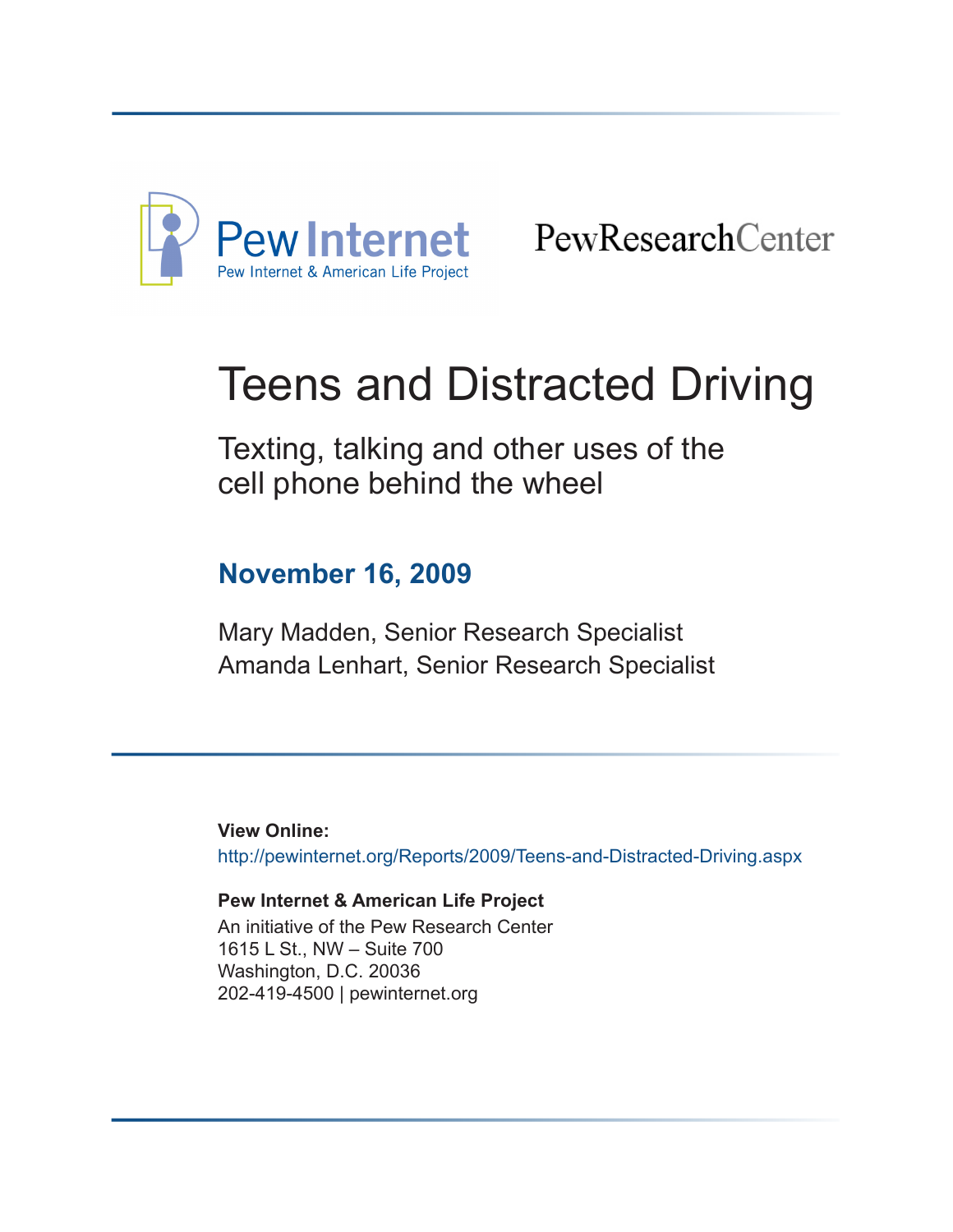### **Overview**

- 75% of all American teens ages 12-17 own a cell phone, and 66% use their phones to send or receive text messages.
- Older teens are more likely than younger teens to have cell phones and use text messaging; 82% of teens ages 16-17 have a cell phone and 76% of that cohort are cell texters.
- One in three (34%) texting teens ages 16-17 say they have texted while driving. That translates into 26% of all American teens ages 16-17.
- Half (52%) of cell-owning teens ages 16-17 say they have talked on a cell phone while driving. That translates into 43% of all American teens ages 16-17.
- 48% of all teens ages 12-17 say they have been in a car when the driver was texting.
- 40% say they have been in a car when the driver used a cell phone in a way that put themselves or others in danger.

# **Introduction**

As early as 2006, and well before texting had become mainstream in the U.S., the Pew Research Center's Internet & American Life Project reported that more than a quarter of adult cell phone owners felt their cell phone had at some point compromised their driving ability. In the survey, 28% admitted they sometimes did not drive as safely as they should while using their mobile devices.1

Over time, cell phones have become increasingly important fixtures in Americans' lives and public concern over their use while driving has grown.<sup>2</sup> At the time of the 2006 survey, just 35% of adult cell phone owners said they used the text messaging feature on their phones. By April 2009, the use of text messaging by cell phone owners had nearly doubled to 65%.<sup>3</sup>

Several states including California, Connecticut and Oregon have already passed laws to ban all texting or talking with a handheld phone while driving, and the Senate is now considering a bill

<sup>1</sup> Lee Rainie and Scott Keeter, "Americans and their cell phones," Pew Internet & American Life Project, April 3, 2006. Available at: <http://www.pewinternet.org/Reports/2006/Americans-and-their-cell-phones.aspx>

<sup>2</sup> Marjorie Connelly, "Many in U.S. Want Texting at the Wheel to Be Illegal," *The New York Times*, November 1, 2009. Available at: <http://www.nytimes.com/2009/11/02/technology/02textingside.html>

<sup>3</sup> John Horrigan, "Wireless Internet Use," Pew Internet & American Life Project, July 22, 2009. Available at: [http://www.pewin](http://www.pewinternet.org/Reports/2009/12-Wireless-Internet-Use.aspx)[ternet.org/Reports/2009/12-Wireless-Internet-Use.aspx](http://www.pewinternet.org/Reports/2009/12-Wireless-Internet-Use.aspx) Additional note: Both the 2006 and 2009 surveys were dual frame, interviewing respondents via landlines and cell phones.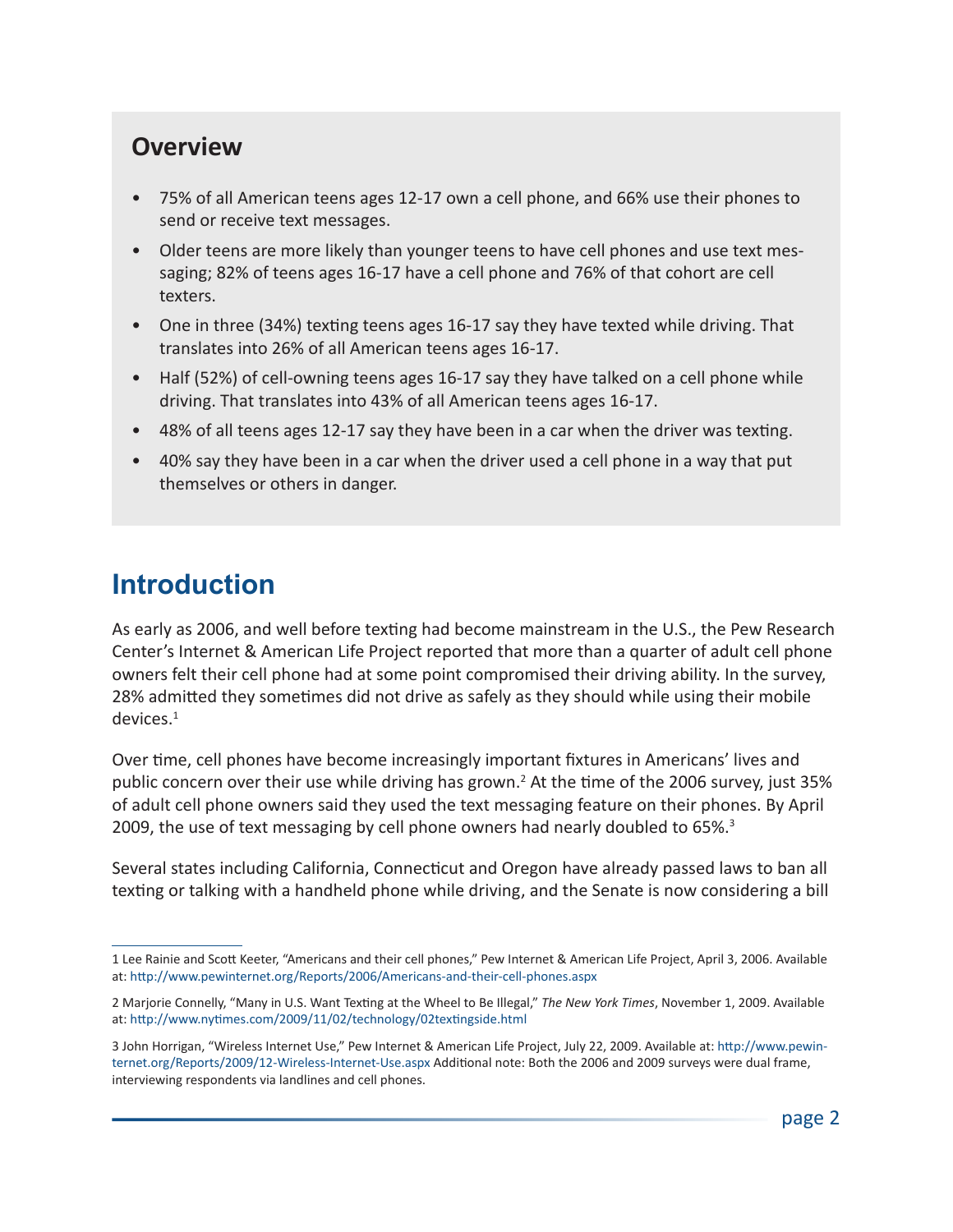that would provide federal funding to states that enact similar laws.<sup>4</sup> In September 2009 U.S. Transportation Secretary Ray LaHood convened policy makers, safety advocates, law enforcement representatives and academics to address the risk of text-messaging and other "distracted driving" behavior. At the conclusion of the summit, Secretary LaHood announced an executive order from President Obama that forbids federal workers from texting while driving government vehicles or their own vehicles while on the job.<sup>5</sup>

#### **The highest incidence of distracted driving occurs in the under-20 age group**

According to the latest research from the National Highway Traffic Safety Administration, in 2008 alone, there were 5,870 fatalities and an estimated 515,000 people were injured in policereported crashes in which at least one form of driver distraction was reported. Distractions among young drivers are of particular concern, as the highest incidence of distracted driving occurs in the under-20 age group.<sup>6</sup>

New research released in July 2009 by the Virginia Tech Transportation Institute (VTTI) examines a variety of tasks that draw drivers' eyes away from the roadway and suggests that text messaging on a cell phone is associated with the highest risk among all cell phone-related tasks observed among drivers.<sup>7</sup> The VTTI has also noted that teen drivers are generally at a much higher crash risk when compared to other drivers, but there is a gap in understanding to what extent specific behaviors and relative lack of driving experience may contribute to this elevated risk. An 18-month study of newly-licensed teen drivers is currently underway to further examine these factors.<sup>8</sup>

Research conducted at the University of Utah's Applied Cognition Laboratory over the past decade further problematizes cell phone use in the car and suggests that talking on a cell phone while driving impairs driving ability in ways that conversing with a person in the car does not.<sup>9</sup> For more information on the body of research around distracted driving, please see the Resources section at the end of this report.

<sup>4</sup> Kim Geiger, "Support in Senate for cellphone driving ban," *Los Angeles Times*, October 14, 2009. Available at: [http://www.](http://www.latimes.com/news/nationworld/nation/la-na-distracted-driving14-2009oct14,0,4546212.story) [latimes.com/news/nationworld/nation/la-na-distracted-driving14-2009oct14,0,4546212.story](http://www.latimes.com/news/nationworld/nation/la-na-distracted-driving14-2009oct14,0,4546212.story)

<sup>5</sup> Michael Dresser, "Don't text while driving, Obama orders U.S. workers," *The Baltimore Sun*, October 2, 2009. Available at: <http://www.baltimoresun.com/features/commuting/bal-md.cm.text02oct02,0,6244619.story>

<sup>6</sup> Debra Ascone, Tonja Lindsey, and Cherian Varghese, "An Examination of Driver Distraction as Recorded in NHTSA Databases," Data Reporting and Information Division, National Center for Statistics and Analysis, NHTSA, September 2009. Available at: <http://www.nhtsa.dot.gov/>

<sup>7</sup> Sherri Box, "New data from Virginia Tech Transportation Institute provides insight into cell phone use and driving distraction," VTTI, July 29, 2009. Available at: <http://www.vtnews.vt.edu/story.php?relyear=2009&itemno=571>

<sup>8</sup> VTTI In the News: <http://www.vtti.vt.edu/news.html>

<sup>9</sup> See Strayer, D.L. and Johnston, W.A., (2001), Strayer, D.L. Drews, F.A., and Crouch, D.J. (2003) and Drews, F.A., Pasupathi, M. and Strayer, D.L. (2008) The findings from these studies assert that talking on a cell phone while driving results in "inattention blindness," slower reaction times and other impairments of driving skills that are similar to driving while intoxicated. For these papers and others, see <http://www.psych.utah.edu/AppliedCognitionLab/>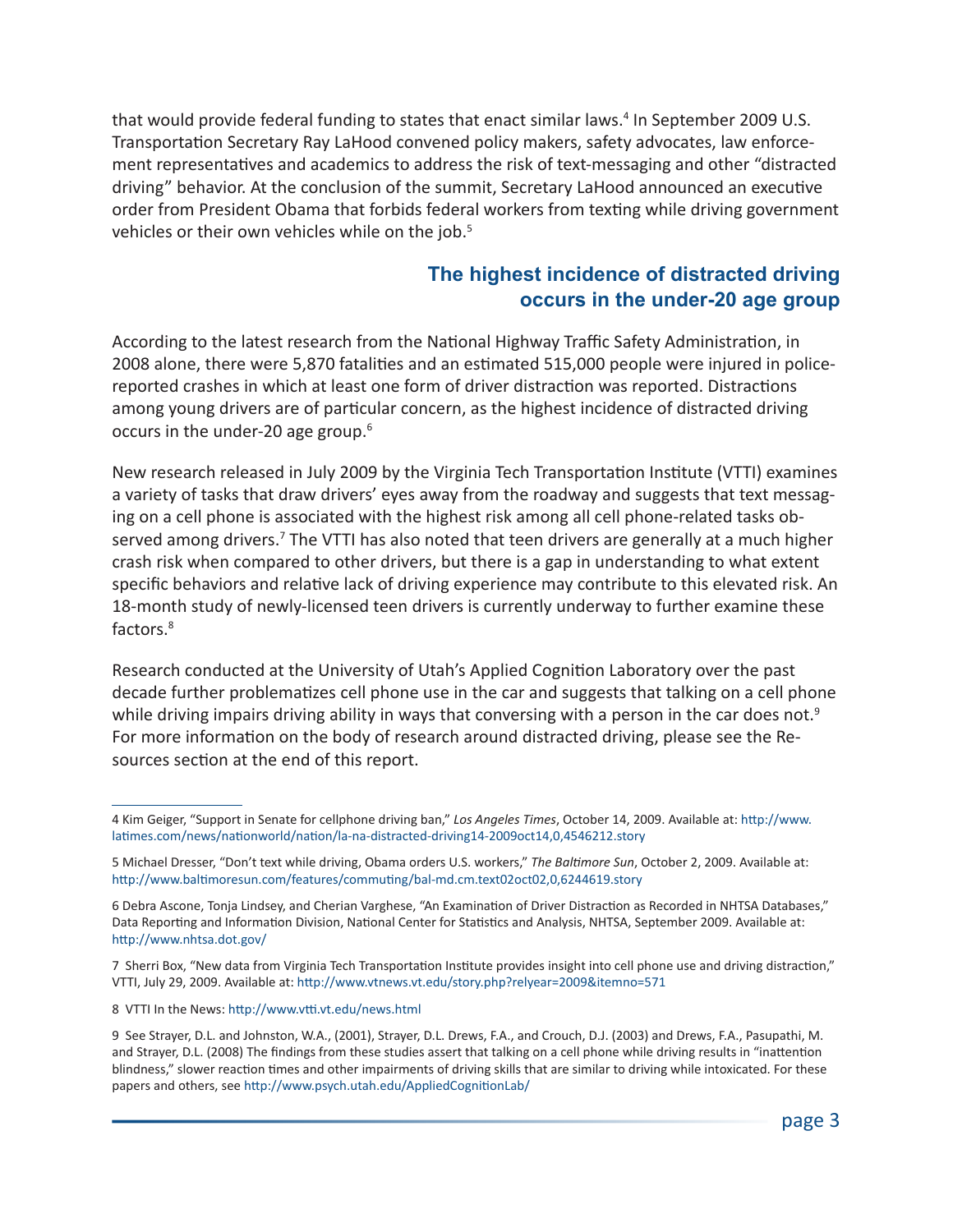### **Teens who text and talk while driving**

Over the summer of 2009, the Pew Research Center's Internet & American Life Project conducted a survey of 800 teens ages 12-17 asking about their experiences with cell phone use in cars. All of the teens in our survey were asked about their experiences as passengers, and if they were 16 or older and have a cell phone, they were also asked about their own actions behind

the wheel. Additionally, the Project and the University of Michigan conducted 9 focus groups with teens ages 12-18 between June and October 2009 where the topic of driving and mobile phones was addressed.

Fully 75% of all American teens ages 12-17 now own a cell phone, and 66% use their phones to send or receive text messages. Older teens are more likely than younger teens to have cell phones and use text messaging; 82% of teens ages 16-17 have a cell phone and 76% text.

Overall, 34% of teen texters ages 16-17 say they have texted while driving. That translates into 26% of all American teens ages 16-17.

Boys and girls are equally likely to report texting behind the wheel; 34% of each group say they have used text messaging while driving. At the same time, texting at the wheel is less common

### Three-quarters of teens ages 12-17 own a cell phone; Sixty-six percent text

Seventy-five percent of all American teens ages 12-17 own a cell phone. Sixty-six percent use their phones to send or receive text messages.



than having a conversation on the phone while driving. Looking at teens ages 16-17 who have a cell phone, 52% say they have talked on a cell phone while driving. That translates into 43% of all American teens ages 16-17.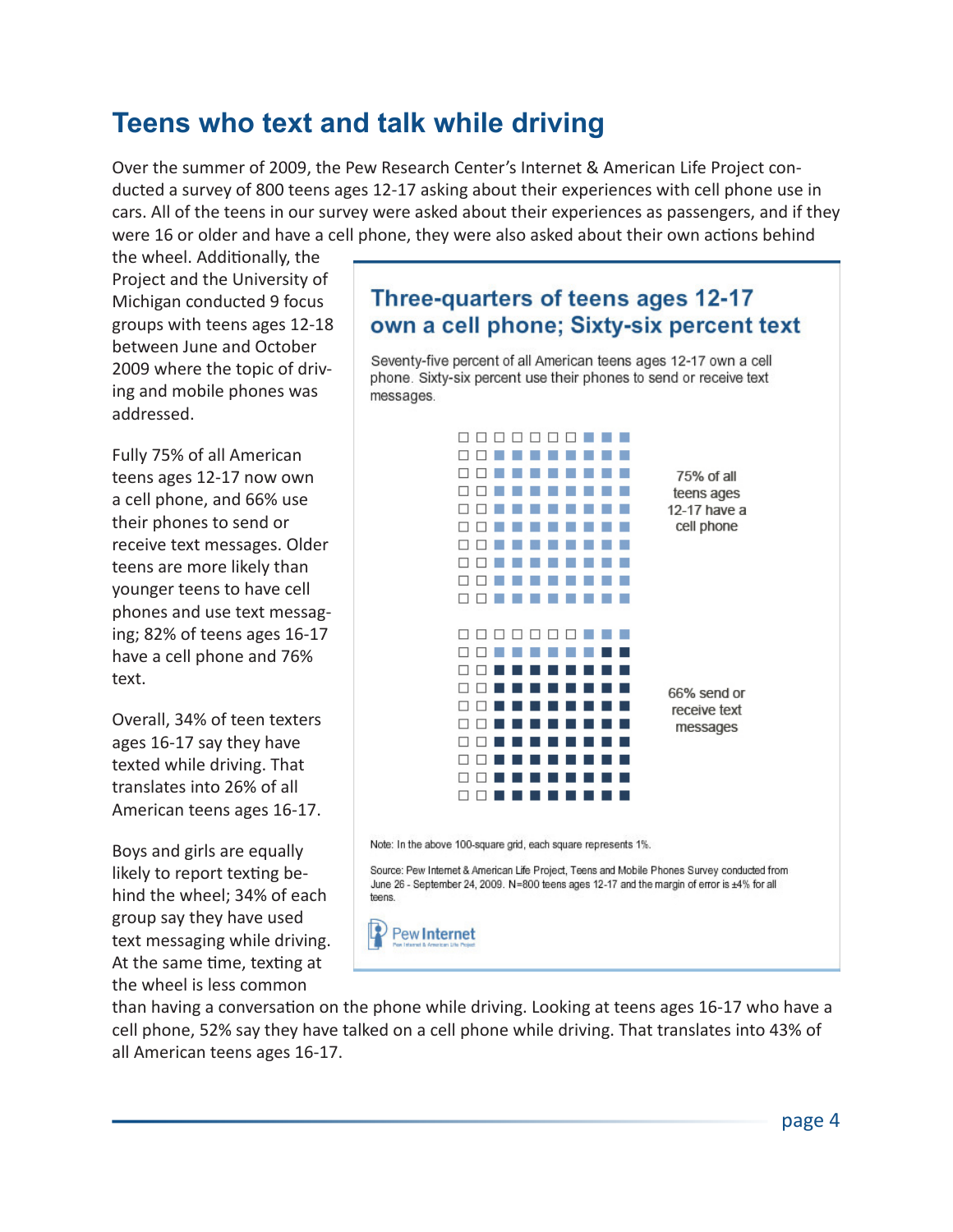However, it is important to note that some of these teens may use hands-free devices or a speakerphone function with their cell phones. This survey did not include questions to differentiate between conversations with handheld phones and those that took place with the assistance of a hands-free device or phone feature.

Indeed, in focus groups and written surveys conducted in partnership with the University of Michigan, some teens told us that they draw a line between conversations and texting, while others expressed concern over any activity that takes the driver's eyes off the road. One middle school-aged girl wrote: "I'm very concerned because to me it's not too safe to drive and text or talk (…) because you're looking down in order to read it or text back."

Likewise, one middle school-aged boy wrote: "I do worry about it because what if you're driving and not paying attention to the road you can hit someone or make them hit you."



One 9th-10th grade boy said, "People texting worries me more than people calling people, because texting is more distracting than talking on the phone because you can pay more attention to the road when talking than texting."

The teens in our focus groups who said they texted while driving reported a variety of motivations for their behavior, including the need to report their whereabouts to friends and parents, getting directions and flirting with significant others. Teens also told of a variety of practices they use to try to increase safety while still maintaining the ability to text in the car. Some felt as though they could safely manage a quick exchange of texts while the car was stopped. One high school-aged boy shared that he would text "only at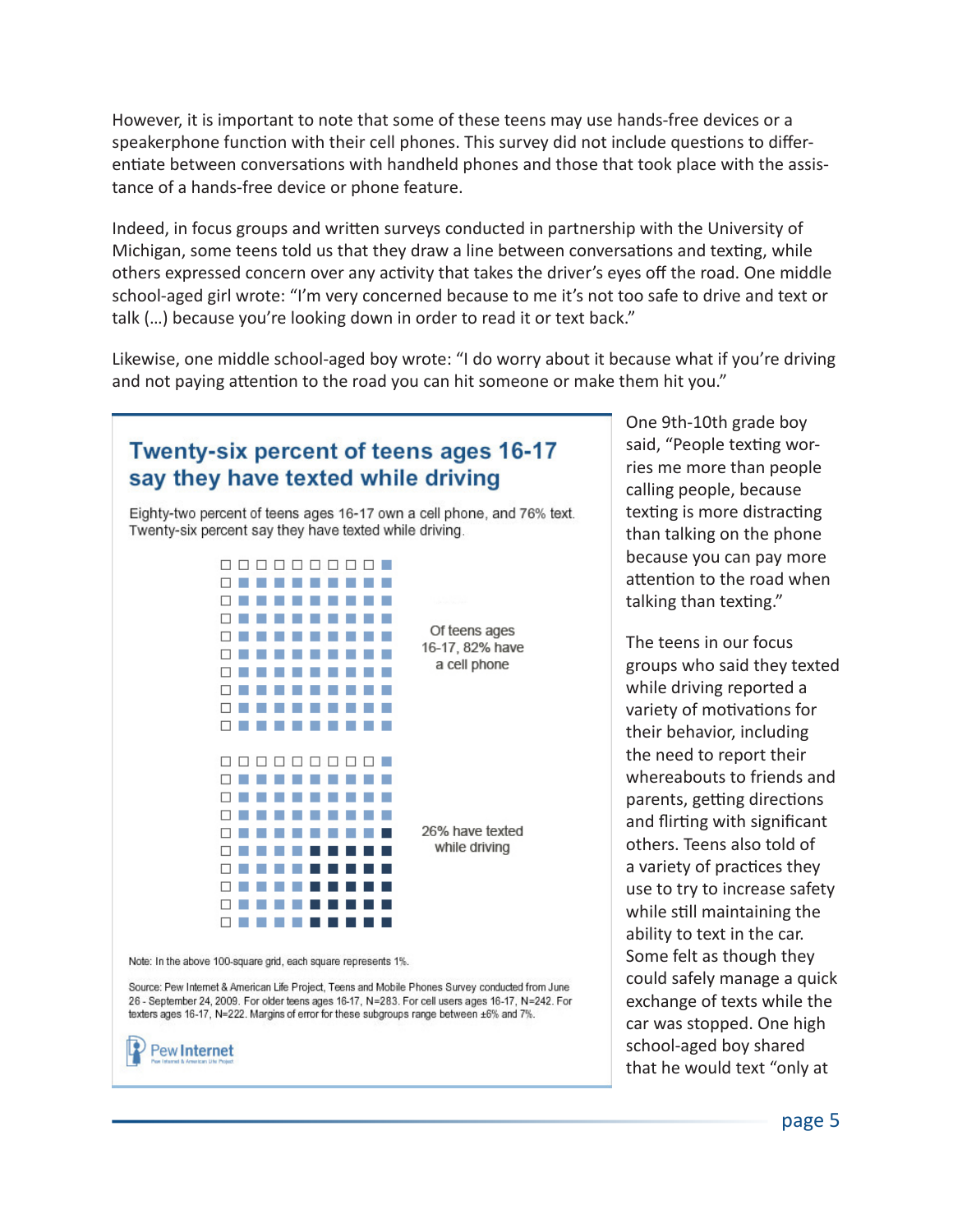a stop sign or light but if it's a call they have to wait or I'll hand it to my brother or whoever is next to me."

Others told of holding the phone up to keep their eyes simultaneously on the road and the phone. "I try not to, but at a red light, it's a lot easier" said one high school boy. "And if I do text while I'm driving, I usually try to keep the phone up near the windshield, so if someone is braking in front of me or stops short, I'm not going to be looking down and hit them."

Some teens explained other methods for handling calls or texts while on the road "Most of my friends give me their phones to text for them and read their texts, so the driver doesn't do it themselves," wrote one older high school girl.

#### **One high-school aged boy said he thinks texting while driving is "fine," adding, "I wear sunglasses so the cops don't see [my eyes looking down]."**

Other teens were more blasé about texting in the car. Said one high-school aged boy: "I think it's fine…And I wear sunglasses so the cops don't see [my eyes looking down]." Likewise, another high school-aged girl wrote that she texts "all the time," and that "everybody texts while they drive (…) like when I'm driving by myself I'll call people or text them 'cause I get bored." One older high school-aged boy explained that he limits his texting while driving only if his parents are around: "I'm fine with it, just not with my mom and dad in the car. Like when I'm with my brother, I do it."

Teens did make a distinction between reading text messages and sending them. "There's a difference, I think," said one older high school boy. "Because just reading a text isn't that bad, it's just reading and then moving on. If you're texting, it's going to take more time when you're supposed to be driving, and that's when most people get in accidents."

They also made a distinction between placing and answering calls on the phone in the car and sending and receiving text messages. "It's different because texting you mostly have to look down," said one middle school boy. "[While] calling you're still mostly focused but you could get into conversations and not be aware of what's going on and stuff." Another high school boy wrote: "It depends on what the driver is doing -texting or calling. If he's texting, to me that's a dangerous thing. If the driver is using the phone to chat with people, I am worried, but if he or she uses the phone [in] an emergency, I'm not worried as much."

### **Distracted drivers with teens as passengers**

Among all teens ages 12-17, 48% say they have been in a car when the driver was texting. The older teens in our sample reported a higher incidence of this experience; while 32% of teens ages 12-13 say they have been passengers in a car while the driver was texting at the wheel, 55% of those ages 14-17 report this. Looking only at those who are of driving age—16 and 17 year-olds—the rate jumps to 64%.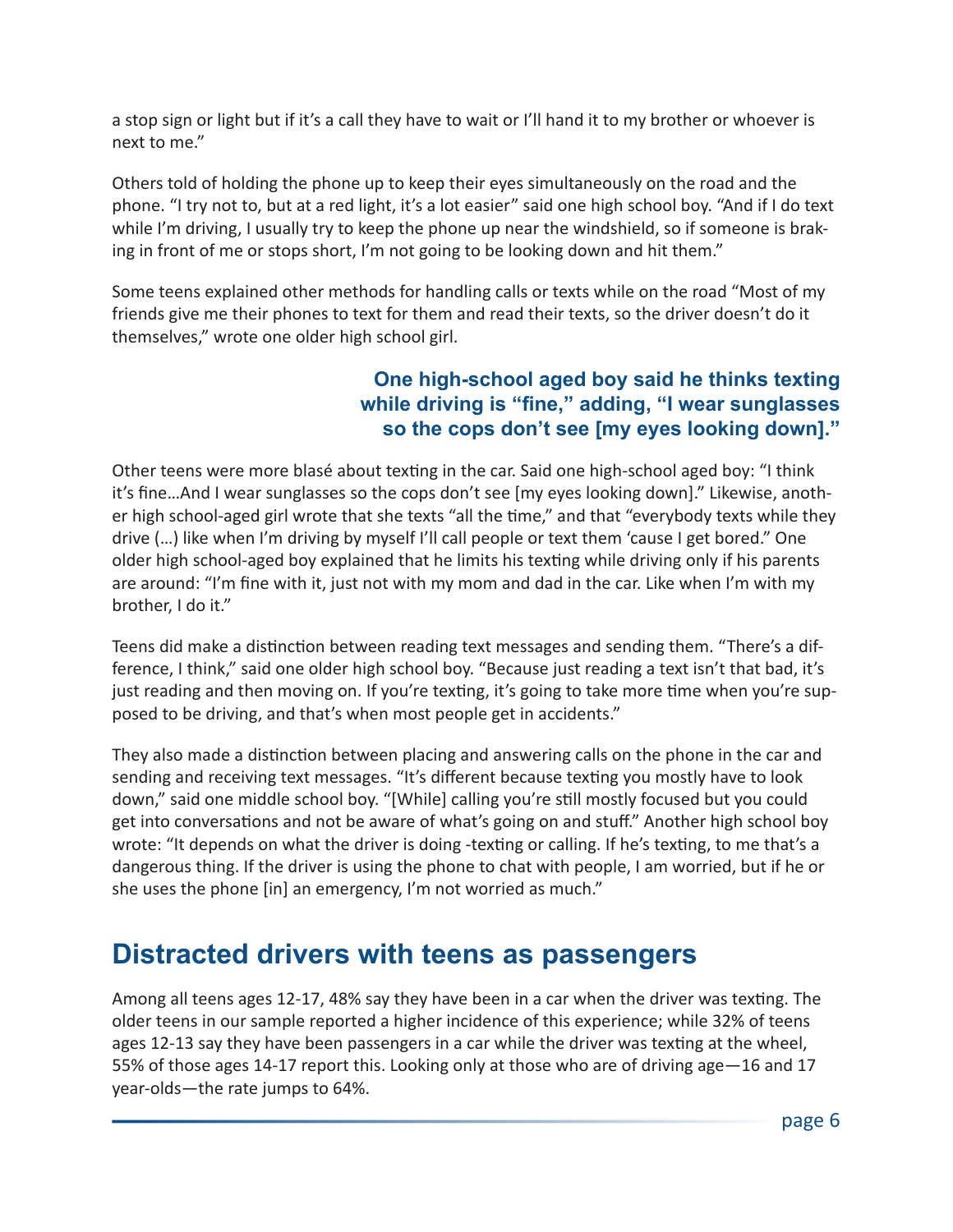In a separate question, teens ages 12-17 were asked if they had been in a car when the driver used the cell phone in a way that put themselves or others in danger. Four in ten teens (40%) said they had been in a risky situation like this. Younger teens ages 12-13 are generally less likely to say they have been in a car with a driver who used a cell phone in a dangerous way; 34% report this, compared with 42% of those ages 14-17. Teens of driving age (16-17) are the most likely to report this experience; 48% have been a passenger in a car with a driver who used a cell phone in a risky way.

However, it is important to note that the survey question wording does not identify the age of the distracted driver. The teens who were interviewed in the phone survey could be reporting experiences as passengers with adult drivers or other teen drivers. Indeed, as noted above, in the focus group setting, many teens relayed accounts of their parents or other adult relatives texting and talking while driving. While this was cause for concern for some, others felt that their parents and others were "good drivers" who could manage their phones safely.

#### **"[My dad] drives like he's drunk. His phone is just like sitting right in front of his face, and he puts his knees on the bottom of the steering wheel and tries to text."**

When asked whether he had any concerns about safety when a driver uses the phone, one middle school-aged boy wrote: "I am concerned because when my mom drives she talks on the phone a lot so she is still alert but she can get kind of dangerous." Another 9th/10th grade boy said "Yeah [my dad] he drives like he's drunk. His phone is just like sitting right in front of his face, and he puts his knees on the bottom of the steering wheel and tries to text."

The frequency of teens reporting parent cell phone use behind the wheel in our focus groups was striking, and suggested that, in many cases, texting while driving is a family affair. When one middle school-aged boy was asked how often he was in a moving vehicle when the driver sends a text message, he replied: "All the time. My mom, sister or brother will sit behind the wheel the whole time and just text away." Similarly, a middle school girl told us: "My uncle will drive and text while he is driving – he will text no matter where he is."

#### **"I don't really get worried because everyone does it," one middle school-aged girl wrote. "And when my mother is texting and driving I don't really make a big deal because we joke around with her about it"**

Other teen respondents referred to their parents' use of the phone while driving as part of a larger societal norm. One middle school-aged girl wrote: "I don't really get worried because everyone does it. And when my mother is texting and driving I don't really make a big deal because we joke around with her about it (cuz she's a crazy driver) but we don't take it so serious."

Texting was not the only cause for concern among the teens who participated in our focus groups. We also heard about the distractions of drivers trying to access Global Positioning Sys-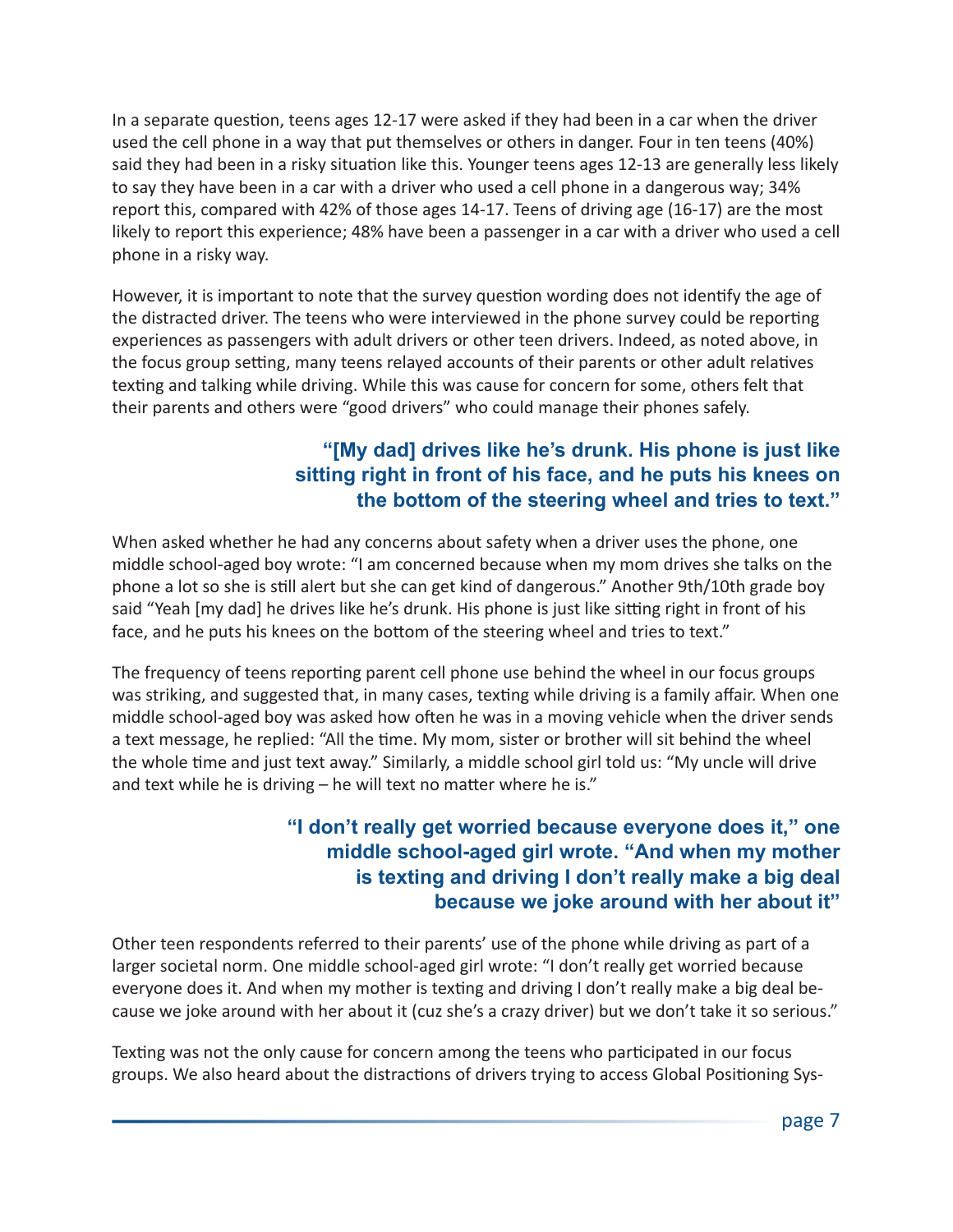### **Teens and Distracted Driving**

|                                                                                                        | <b>All Teens</b><br>$12 - 17$ | Older teens<br>$16 - 17$ | <b>Cell users</b><br>ages 16-17 | <b>Texters</b><br>ages 16-17 |
|--------------------------------------------------------------------------------------------------------|-------------------------------|--------------------------|---------------------------------|------------------------------|
| Been in a car when the driver<br>was texting                                                           | 48                            | 64                       | 70                              | 73                           |
| Been in a car when the driver<br>used a cell phone in a way that<br>put themselves or others in danger | 40                            | 48                       | 51                              | 52                           |
| Talked on a cell phone while<br>driving                                                                | n/a                           | 43                       | 52                              | 54                           |
| Texted while driving                                                                                   | n/a                           | 26                       | 32                              | 34                           |

Have you ever experienced or done any of the following?

Pew Internet & American Life Project, Teens and Mobile Phones Survey conducted from June 26 -September 24, 2009. N=800 teens ages 12-17 and the margin of error is ±4% for all teens. For older teens ages 16-17, N=283. For cell users ages 16-17, N=242. For texters ages 16-17, N=222. Margins of error for these subgroups range between ±6% and 7%.

Pew **Internet** 

tem (GPS) information while cars were in motion. And some teens cited other applications available on smartphones that take the driver's eyes off the road. "My dad, he wasn't really texting, but when he drives, he has a GPS on his Blackberry, so when he's driving, he looks down at his phone" said one middle school boy, "…so it's like the same [as] being distracted from the road. My mom always gets on him about how it's unsafe and stuff."

However, many of the teens we spoke with relayed experiences as passengers being driven by other young drivers. One young high school girl wrote about how often she's a passenger with drivers who text: "Every time I leave to go somewhere with my brother or sister and my friends. Every time!" Another high school age girl wrote: "My sister does it despite my mother's warnings, so does my brother and my friends despite my warnings."

### **Teen texters are more likely than non-texters to be a passenger of a distracted driver.**

Teens ages 12-17 who use text messaging report a higher incidence of being passengers when the driver is texting or otherwise using the cell phone in a dangerous way. Among all teen texters, 58% say they have been in a car while the driver was texting. That compares with just 28% of non-texting teens. Similarly, 44% of texting teens say they have been in a car when the driver was using a cell phone in a way that put themselves or others in danger, while 31% of non-texting teens have had this experience.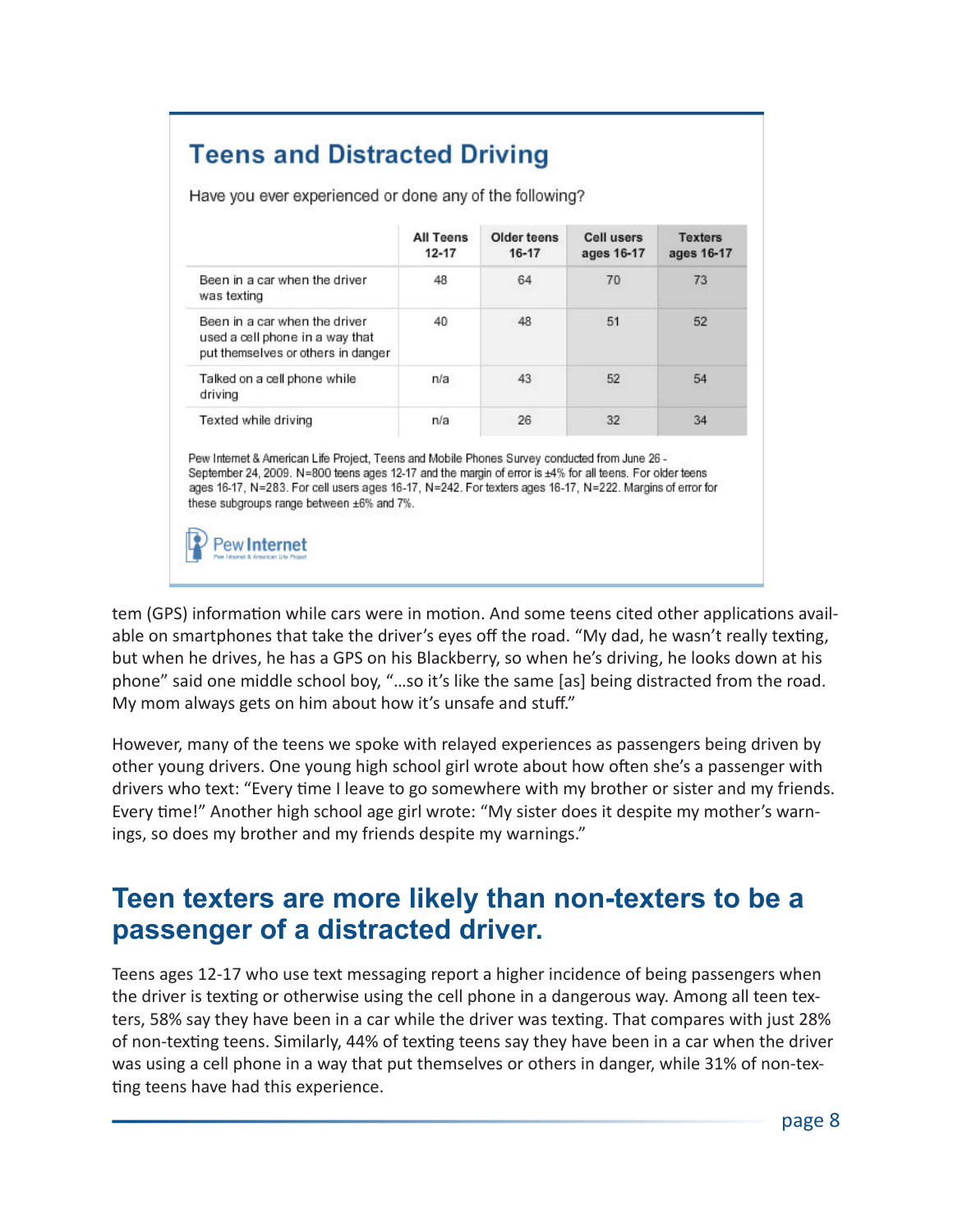Older texting teens ages 16-17 are even more likely to be in the company of drivers who use their cell phones while at the wheel. Fully 73% of texting teens ages 16-17 have been in a car when the driver was texting. Half (52%) say they have been in a car when the driver used a cell phone in a dangerous way.

#### **"I'll snatch the phone out of your hands – don't be driving in the car with me and doing that," one high school boy said. "I want to live until the end of this car ride."**

Teens in our focus groups had a variety of responses to these situations – some were adamant and angry about being endangered. One high school boy was asked about riding with drivers who text: "Not if they know what's good for them. I'll snatch the phone out of your hands – don't be driving in the car with me and doing that...I want to live until the end of this car ride."

Others were less concerned: "It doesn't really bother me," wrote one high school boy, "I've made and received calls almost every time I've driven." Another high school boy wrote: "I worry about if they can do it. If they know what they're doing and looking up every second. I usually watch the road when it happens and tell them if they're going off the road or something. I don't really care though."

### **Resources for further information**

Below are links to research groups cited in this document as well as other sites that present more exhaustive looks at relevant research and resources on distracted driving.

- The National Safety Council has produced a recent list of relevant research at [http://](http://www.nsc.org/safety_road/Distracted_Driving/Pages/KeyResearch.aspx#cognitive) [www.nsc.org/safety\\_road/Distracted\\_Driving/Pages/KeyResearch.aspx#cognitive](http://www.nsc.org/safety_road/Distracted_Driving/Pages/KeyResearch.aspx#cognitive).
- University of Utah's Applied Cognition Laboratory's website lists all their relevant research since 2001. <http://www.psych.utah.edu/AppliedCognitionLab/>
- Virginia Tech Transportation Institute's Center for Automotive Safety Research is conducting a safety study of newly licensed teen drivers. <http://www.vtti.vt.edu/casr.html>
- A listing of resources, rants and research around distracted driving from NPR and Car Talk: <http://www.cartalk.com/content/features/Distraction/>
- Clearinghouse for state-based laws around distracted driving as well as education and awareness raising materials around texting and driving: [http://txtresponsibly.org/](http://txtresponsibly.org/ )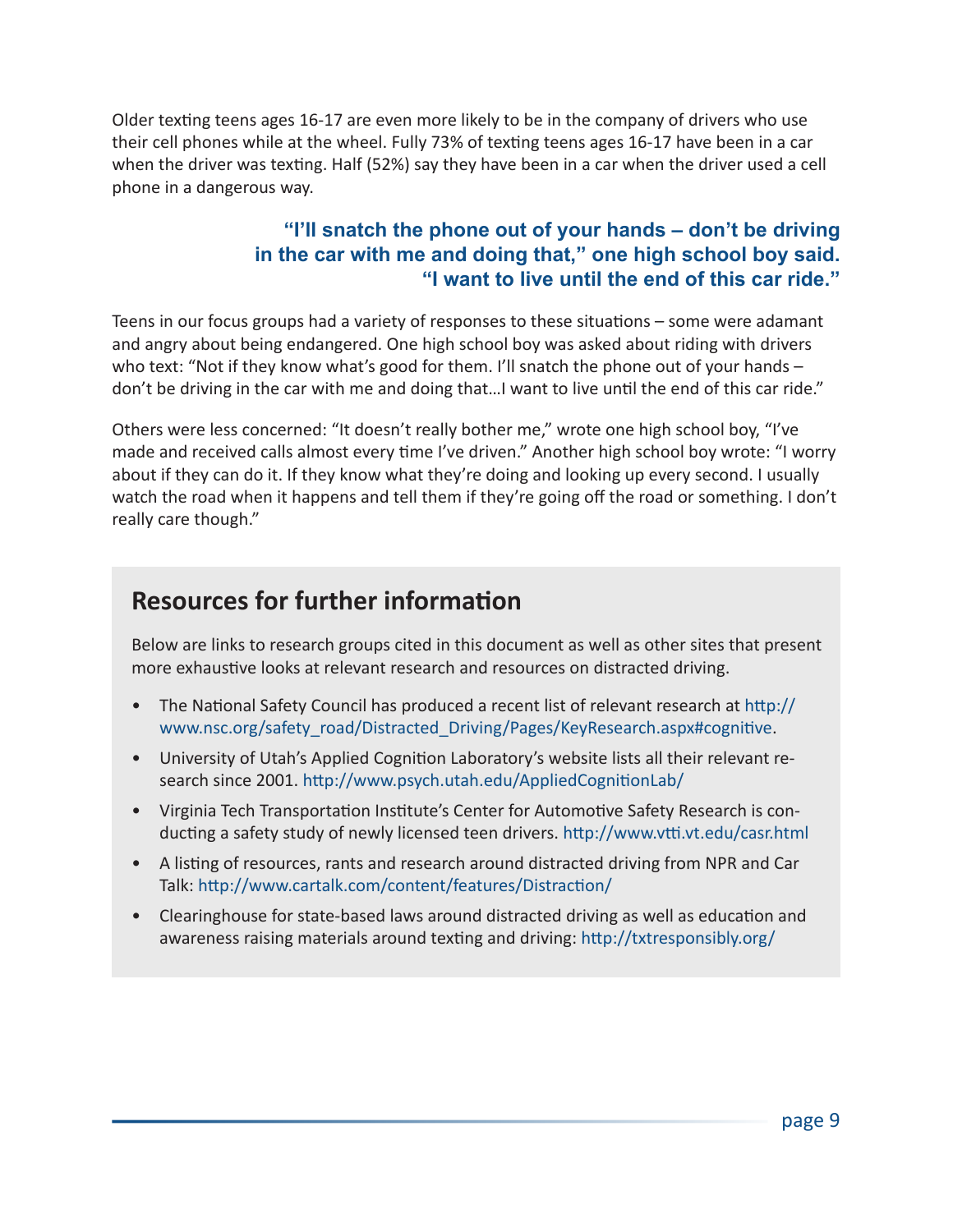## **Acknowledgements**

Thanks to Rich Ling of Telenor and Scott Campbell of the University of Michigan, our partners on this project for their hard work and insights. Thanks, too, to Helen Ho, Elliot Panek, Nat Poor and Kathryn Zickuhr for their work on the focus groups and graphics in this report.

### **About the Pew Research Center's Internet & American Life Project**

The Pew Research Center's Internet & American Life Project is one of seven projects that make up the Pew [Research](http://pewresearch.org/) Center, a nonpartisan, nonprofit "fact tank" that provides information on the issues, attitudes and trends shaping America and the world. The Project produces reports exploring the impact of the internet on families, communities, work and home, daily life, education, health care, and civic and political life. The Project aims to be an authoritative source on the evolution of the internet through surveys that examine how Americans use the internet and how their activities affect their lives.

The Pew Internet Project takes no positions on policy issues related to the internet or other communications technologies. It does not endorse technologies, industry sectors, companies, nonprofit organizations, or individuals.

# **Methodology**

This report is based on the findings of a telephone survey on teens' and parents' use of mobile phones and 9 focus groups conducted in 4 U.S. cities between June and October 2009 with teens between the ages of 12 and 18. The quantitative results in this report are based on data from telephone interviews conducted by Princeton Survey Research International between June 26 and September 24, 2009, among a sample of 800 teens ages 12-17 and a parent or guardian. For results based on the total sample, one can say with 95% confidence that the error attributable to sampling and other random effects is plus or minus 3.8 percentage points for the complete set of weighted data. In addition to sampling error, question wording and practical difficulties in conducting telephone surveys may introduce some error or bias into the findings of opinion polls.

A combination of landline and cellular random digit dial (RDD) samples was used to represent all teens and their parents in the continental United States who have access to either a landline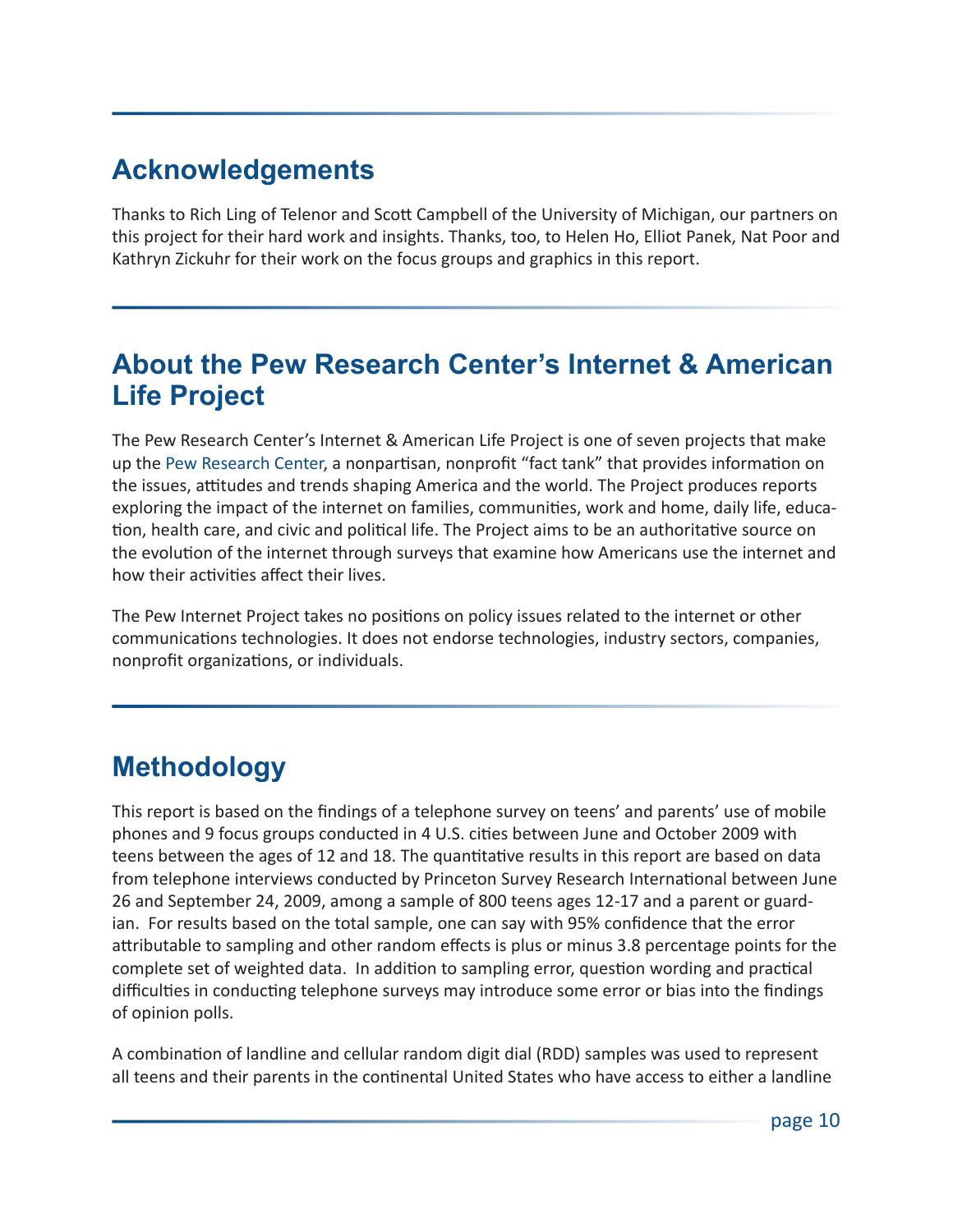or cellular telephone. Both samples were provided by Survey Sampling International, LLC (SSI) according to PSRAI specifications.

Numbers for the landline sample were selected with probabilities in proportion to their share of listed telephone households from active blocks (area code + exchange + two-digit block number) that contained three or more residential directory listings. The cellular sample was not listassisted, but was drawn through a systematic sampling from dedicated wireless 100-blocks and shared service 100-blocks with no directory-listed landline numbers.

Interviews were conducted from June 26 to September 24, 2009. As many as 7 attempts were made to contact and interview a parent at every sampled telephone number. After the parent interview, an additional 7 calls were made to interview an eligible teen. Sample was released for interviewing in replicates, which are representative subsamples of the larger sample. Using replicates to control the release of sample ensures that complete call procedures are followed for the entire sample. Calls were staggered over times of day and days of the week to maximize the chance of making contact with potential respondents. Each telephone number received at least one daytime call in an attempt to find someone at home.

Contact procedures were slightly different for the landline and cell samples. For the landline sample, interviewers first determined if the household had any 12 to 17 year-old residents. Households with no teens were screened-out as ineligible. In eligible households, interviewers first conducted a short parent interview with either the father/male guardian or mother/female guardian. The short parent interview asked some basic household demographic questions as well as questions about a particular teen in the household (selected at random if more than one teen lived in the house.)

For the cell phone sample, interviews first made sure that respondents were in a safe place to talk and that they were speaking with an adult. Calls made to minors were screened-out as ineligible. If the person was not in a safe place to talk a callback was scheduled. Interviewers then asked if any 12 to 17 year olds lived in their household. Cases where no teens lived in the household were screened-out as ineligible. If there was an age-eligible teen in the household, the interviewers asked if the person on the cell phone was a parent of the child. Those who were parents went on to complete the parent interview. Thos who were not parents were screenedout as ineligible.

For both samples, after the parent interview was complete an interview was completed with the target child. Data was kept only if the child interview was completed.

Weighting is generally used in survey analysis to compensate for patterns of nonresponse that might bias results. The interviewed sample was weighted to match national parameters for both parent and child demographics. The parent demographics used for weighting were: sex; age; education; race; Hispanic origin; and region (U.S. Census definitions). The child demographics used for weighting were gender and age. These parameters came from a special analysis of the Census Bureau's 2008 Annual Social and Economic Supplement (ASEC) that included all households in the continental United States.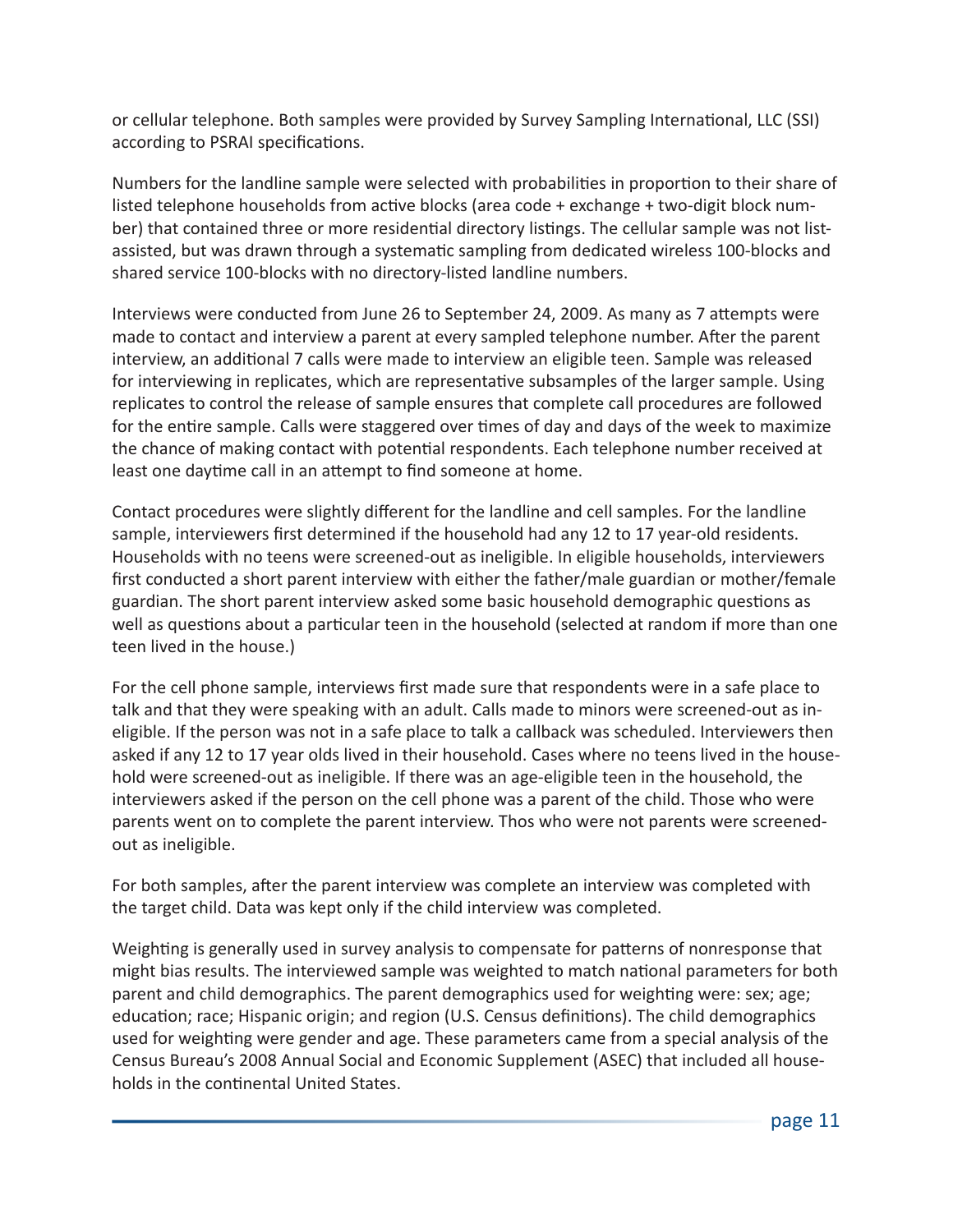Weighting was accomplished using Sample Balancing, a special iterative sample weighting program that simultaneously balances the distributions of all variables using a statistical technique called the Deming Algorithm. Weights were trimmed to prevent individual interviews from having too much influence on the final results. The use of these weights in statistical analysis ensures that the demographic characteristics of the sample closely approximate the demographic characteristics of the national population. Table 1 compares weighted and unweighted sample distributions to population parameters.

|                    | Parameter | Unweighted | Weighted |
|--------------------|-----------|------------|----------|
| Census Region      |           |            |          |
| Northeast          | 17.8      | 15.4       | 17.4     |
| Midwest            | 21.8      | 24.6       | 22.1     |
| South              | 36.7      | 36.8       | 36.9     |
| West               | 23.7      | 23.3       | 23.6     |
| Parent's Sex       |           |            |          |
| Male               | 43.7      | 36.3       | 42.4     |
| Female             | 56.3      | 63.8       | 57.6     |
| Parent's Age       |           |            |          |
| LT 35              | 10.0      | 11.8       | 10.2     |
| 35-39              | 19.2      | 16.6       | 18.8     |
| 40-44              | 26.4      | 21.3       | 25.6     |
| 45-49              | 24.8      | 26.2       | 25.2     |
| 50-54              | 13.1      | 16.0       | 13.5     |
| $55+$              | 6.4       | 8.1        | 6.6      |
| Parent's Education |           |            |          |
| Less than HS grad. | 13.1      | 7.5        | 11.6     |
| HS grad.           | 34.9      | 27.6       | 35.1     |
| Some college       | 23.2      | 25.0       | 23.6     |
| College grad.      | 28.8      | 39.9       | 29.8     |

#### **Table 1: Sample Disposition**

*continued on the next page*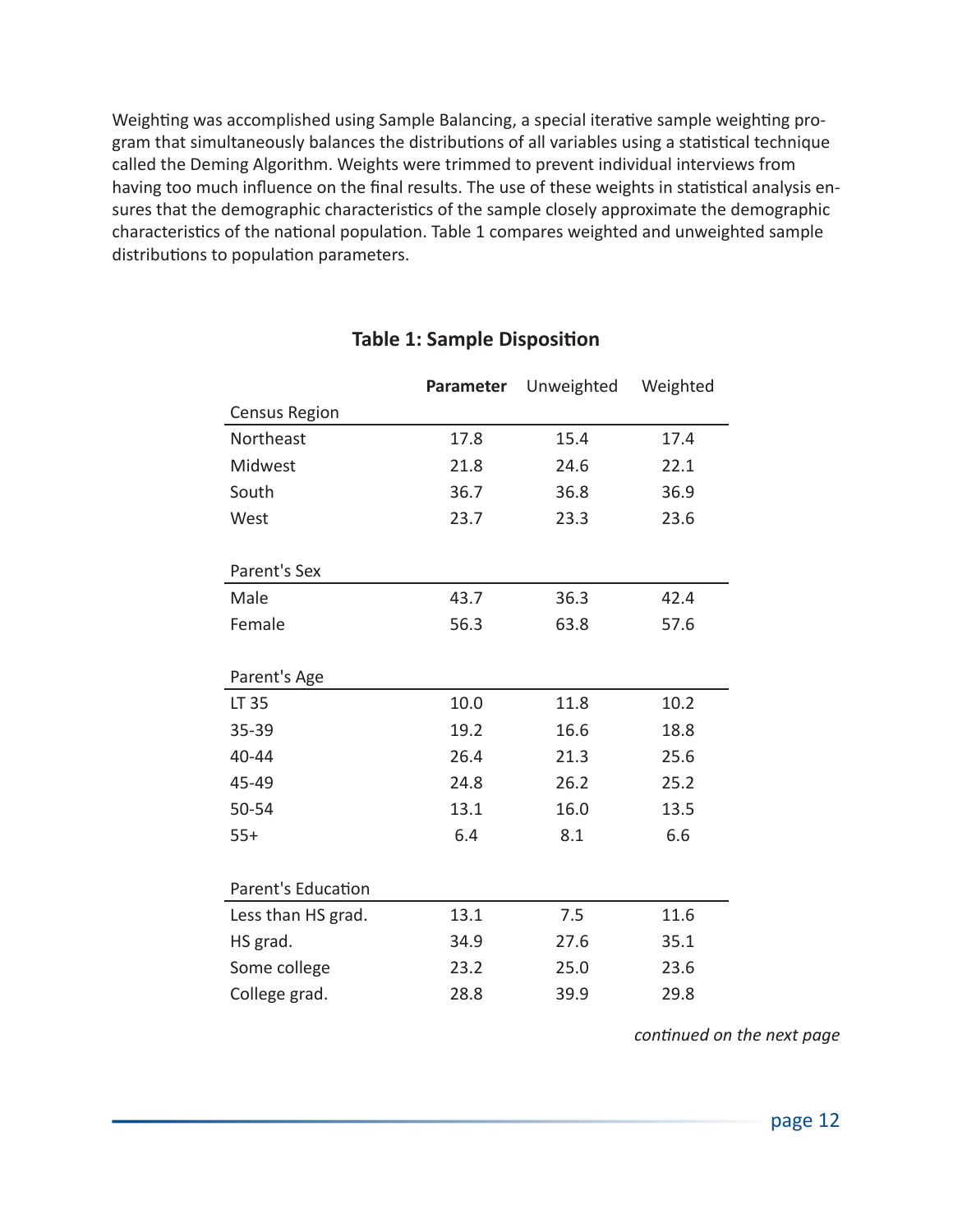| Parent's Race/Ethnicity |      |      |      |  |
|-------------------------|------|------|------|--|
| White, not Hispanic     | 63.6 | 69.5 | 65.2 |  |
| Black, not Hispanic     | 11.9 | 14.8 | 12.3 |  |
| Hispanic                | 18.1 | 10.0 | 16.1 |  |
| Other, not Hispanic     | 6.3  | 5.8  | 6.4  |  |
|                         |      |      |      |  |
| Kid's Sex               |      |      |      |  |
| Male                    | 50.9 | 53.6 | 51.3 |  |
| Female                  | 49.1 | 46.4 | 48.7 |  |
|                         |      |      |      |  |
| Kid's Age               |      |      |      |  |
| 12                      | 16.7 | 14.3 | 16.1 |  |
| 13                      | 16.7 | 17.0 | 16.8 |  |
| 14                      | 16.7 | 15.6 | 16.6 |  |
| 15                      | 16.7 | 17.8 | 16.8 |  |
| 16                      | 16.7 | 16.3 | 16.7 |  |
| 17                      | 16.7 | 19.1 | 17.0 |  |

Table 2 on the following page reports the disposition of all sampled callback telephone numbers ever dialed. The response rate estimates the fraction of all eligible respondents in the sample that were ultimately interviewed. At PSRAI it is calculated by taking the product of three component rates:10

- Contact rate the proportion of working numbers where a request for interview was made<sup>11</sup>
- Cooperation rate the proportion of contacted numbers where a consent for interview was at least initially obtained, versus those refused
- Completion rate the proportion of initially cooperating and eligible interviews that agreed to the child interview and were completed

Thus the response rate for landline sample was 14 percent and the response rate for the cell sample was 11 percent.

<sup>10</sup> PSRAI's disposition codes and reporting are consistent with the American Association for Public Opinion Research standards.

<sup>11</sup> PSRAI assumes that 75 percent of cases that result in a constant disposition of "No answer" or "Busy" are actually not working numbers.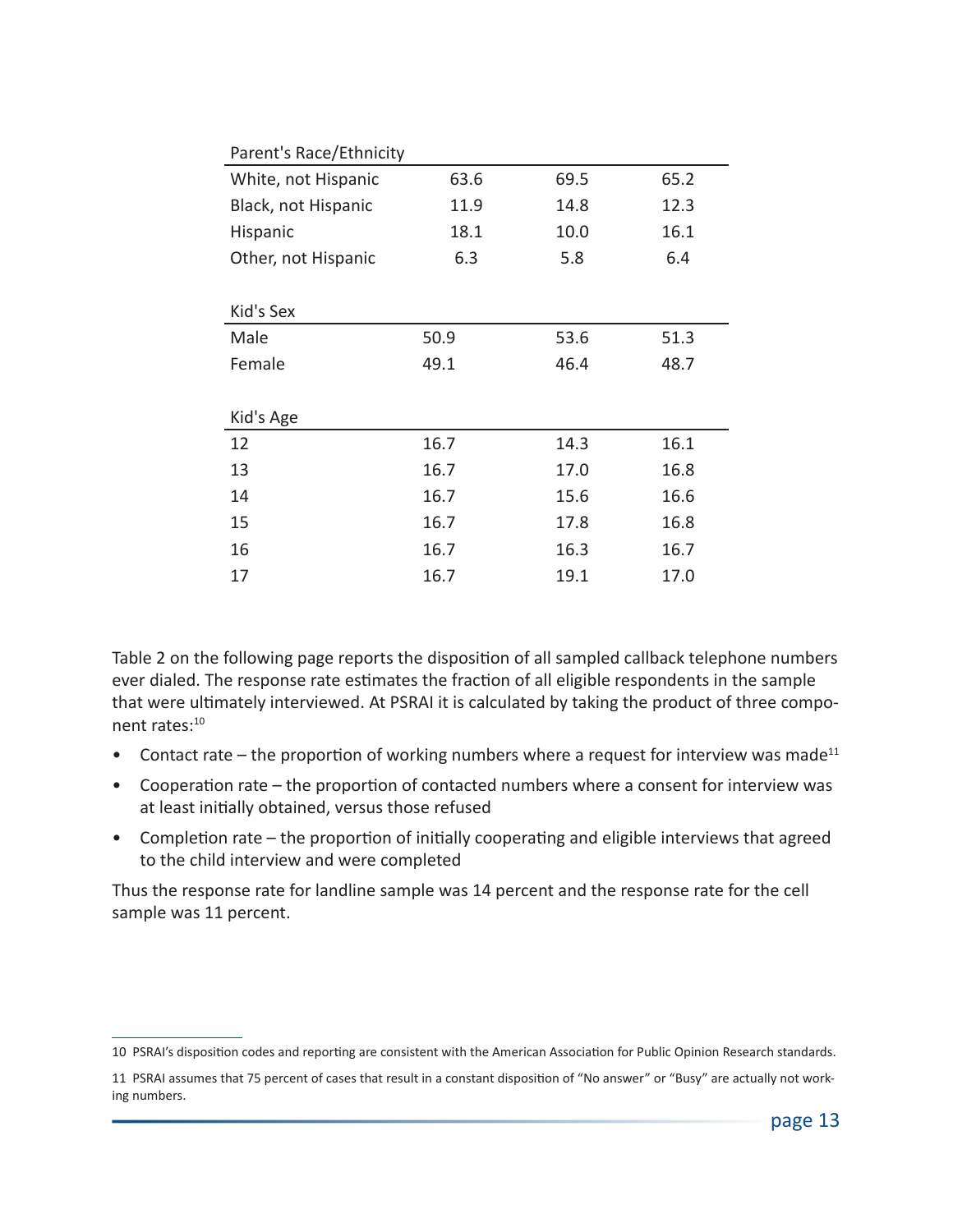| <b>Landline</b> | <b>Cell</b> |                                        |
|-----------------|-------------|----------------------------------------|
| 95863           | 39997       | <b>T Total Numbers Dialed</b>          |
| 5185            | 619         | OF Non-residential                     |
| 4147            | 29          | OF Computer/Fax                        |
| 59              | $\Omega$    | OF Cell phone                          |
| 39588           | 14290       | OF Other not working                   |
| 6206            | 1145        | UH Additional projected not<br>working |
| 40679           | 23915       | Working numbers                        |
| 42.4%           | 59.8%       | <b>Working Rate</b>                    |
|                 |             |                                        |
| 2069            | 382         | UH No Answer / Busy                    |
| 7575            | 5176        | $UO_{NC}$ Voice Mail                   |
| 79              | 11          | UO <sub>NC</sub> Other Non-Contact     |
| 30956           | 18346       | Contacted numbers                      |
| 76.1%           | 76.7%       | <b>Contact Rate</b>                    |
|                 |             |                                        |
| 2611            | 3092        | UO <sub>R</sub> Callback               |
| 17958           | 8644        | UO <sub>R</sub> Refusal                |
| 10387           | 6610        | Cooperating numbers                    |
| 33.6%           | 36.0%       | <b>Cooperation Rate</b>                |
|                 |             |                                        |
| 1232            | 837         | <b>IN1 Language Barrier</b>            |
|                 | 1717        | IN1 Child's cell phone                 |
| 8142            | 3426        | IN2 No teen in household               |
| 1013            | 630         | Eligible numbers                       |
| 9.8%            | 9.5%        | <b>Eligibility Rate</b>                |
|                 |             |                                        |
| 260             | 212         | R Parent refused child interview       |
| 209             | 162         | R Break-off child or parent            |
| 544             | 256         | I Completes                            |
| 53.7%           | 40.6%       | <b>Completion Rate</b>                 |
|                 |             |                                        |
| 13.7%           | 11.2%       | Response Rate                          |

### **Table 2: Sample Disposition**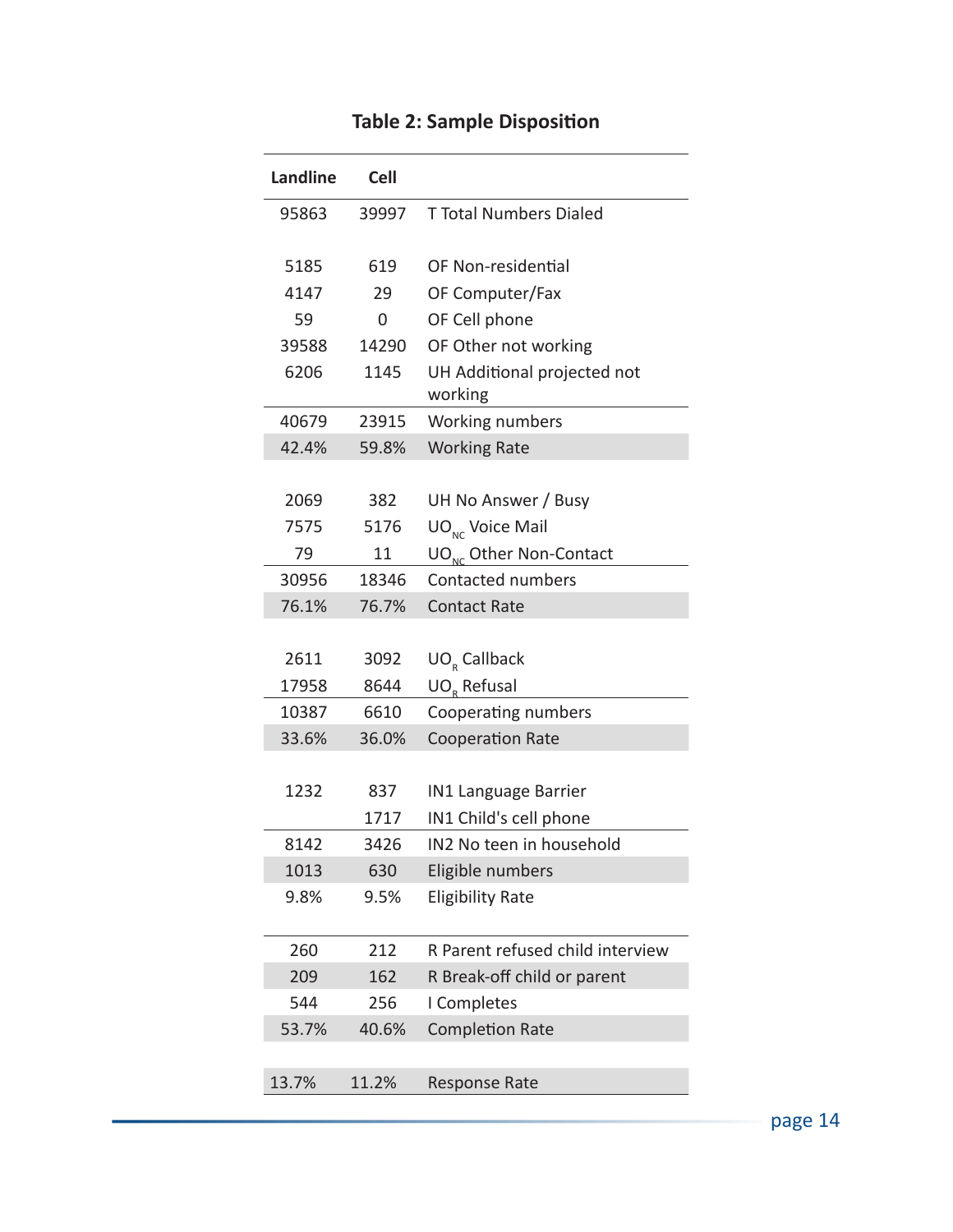The qualitative data comes from focus groups conducted by the University of Michigan and the Pew Internet & American Life Project. A total of 9 focus groups conducted in 4 cities between June and October 2009 with teens between the ages of 12 and 18. Three of the groups were co-ed and 6 were single sex – 3 groups with each sex. Three of the groups were with middle schoolers and 6 were with high school-aged students. Every effort was made to secure a diverse group of participants, with a balance of teens from different racial and ethnic backgrounds and socio-economic levels. All teens who participated in the focus groups had a cellular phone. Participants were offered a cash incentive for participation.

Each focus group lasted approximately 90 minutes, and included an individually administered paper questionnaire with additional questions that was completed during the 90 minute session. Recruitment for the focus groups was done by Resolution Research LLC of Denver, Colorado. Focus groups were moderated by Amanda Lenhart of Pew Internet and Scott Campbell of the University of Michigan, usually in teams of two, with one lead moderator and one secondary moderator. University of Michigan graduate students also attended the focus groups.